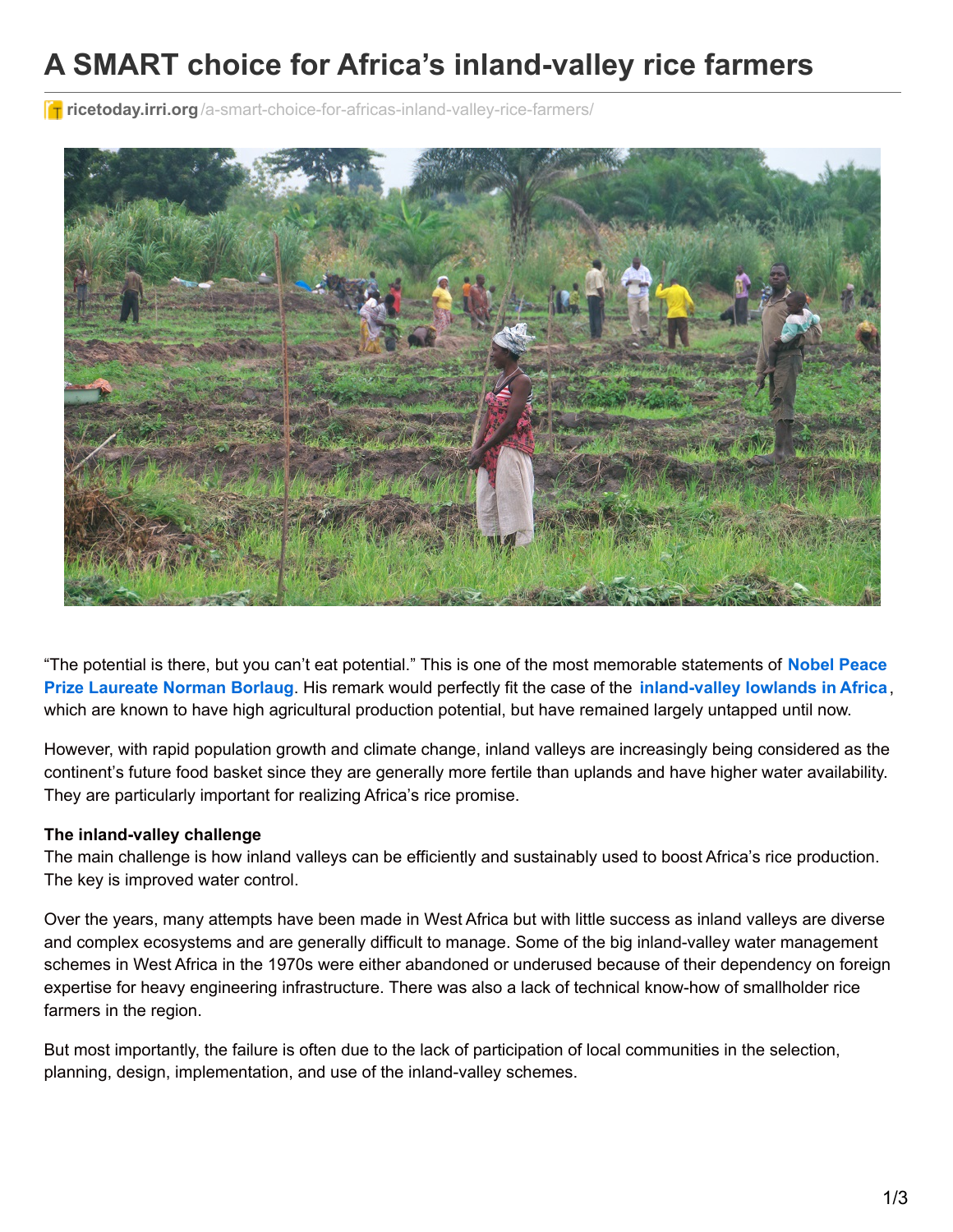#### **New hope with the** *sawah* **system**

A new hope for increasing the area under rice cultivation in inland valleys arose with a relatively simple, low-cost, and participatory land preparation method from Asia called *sawah*. *Sawah* is a Malay- Indonesian word for leveled, bunded, and puddled rice fields with water inlets and outlets to control water and facilitate soil fertility management. Although relatively new to West Africa, *sawah* has been used for hundreds of years in Madagascar.

The *sawah* system was introduced and tested in 1997 in the Ashanti region in Ghana and the Bida region in Nigeria by Japanese scientists in collaboration with local research and development partners. The system helps improve land preparation and transplanting, reduce water runoff and loss of fertilizer, and maintain a water layer in the field to help control weeds.

More than 20 million hectares of the 190 million hectares of inland-valley lowlands in Africa are reportedly suitable for the *sawah* system. Seeing its promise, farmers in Togo started using it in 2004.



In 2009, with strong technical and financial support from the Japanese **Ministry of**

**[Agriculture,](http://www.maff.go.jp/e/) Forestry, and Fisheries** (MAFF), the **Africa Rice [Center](http://africarice.org/)** (AfricaRice) launched the *Sawah*, Market Access, and **Rice [Technologies](https://smartiv.wordpress.com/about/) for Inland Valleys (SMART-IV)** project in Togo and Benin. The project is carried out in collaboration with national and nongovernment partners.

After the first two years of the project, farmers did not widely adopt the conventional *sawah* system because the targeted areas had a continuous natural water supply while there were few inland-valley sites in Benin and Togo with a continuous water supply. This limited the scope for achieving large-scale adoption of the system.

The project scientists had to modify and adapt the system to local conditions of rainfed smallholder farmers.

## **The SMART alternative**

The modified *sawah* approach was code-named *Smart-valleys*. It is also the name of the follow-up project to SMART-IV developed and validated in the project countries. It can be used by smallholder farmers in inland valleys that are fully rainfed or where additional water resources are available for irrigation.

The *Smart-valleys* approach is low‐cost, easy to replicate, and has a short implementation period. It is, in fact, a smart option instead of traditional interventions, which are usually expensive and time-consuming.

The philosophy of the *Smart-valleys* approach is that farmers know their lands better than anyone else, including the experts. Farmers are fully engaged throughout the development process, which creates a strong sense of ownership among them.

"Farmers are the key players in this system; otherwise, this system will not be sustainable," remarked Worou Soklou, AfricaRice land development specialist. "Farmer organization is critical to the success of the Smart-valleys process. But the first condition is to ensure that there are no problems with land tenure."

Sander Zwart, AfricaRice project coordinator, explained, "Although the site selection is based on climate and geomorphological data and using GIS and remote-sensing tools, it is the farmers themselves who provide the researchers with the information regarding the inland valleys' soil and the behavior of crops in the field.

"But most importantly, the farmers provide information that enables scientists to determine the drainage axis of the inland valley and site the main canals and bunds appropriately according to the topology," he added.

According to AfricaRice Deputy Director General Marco Wopereis, the main advantage of the approach is higher